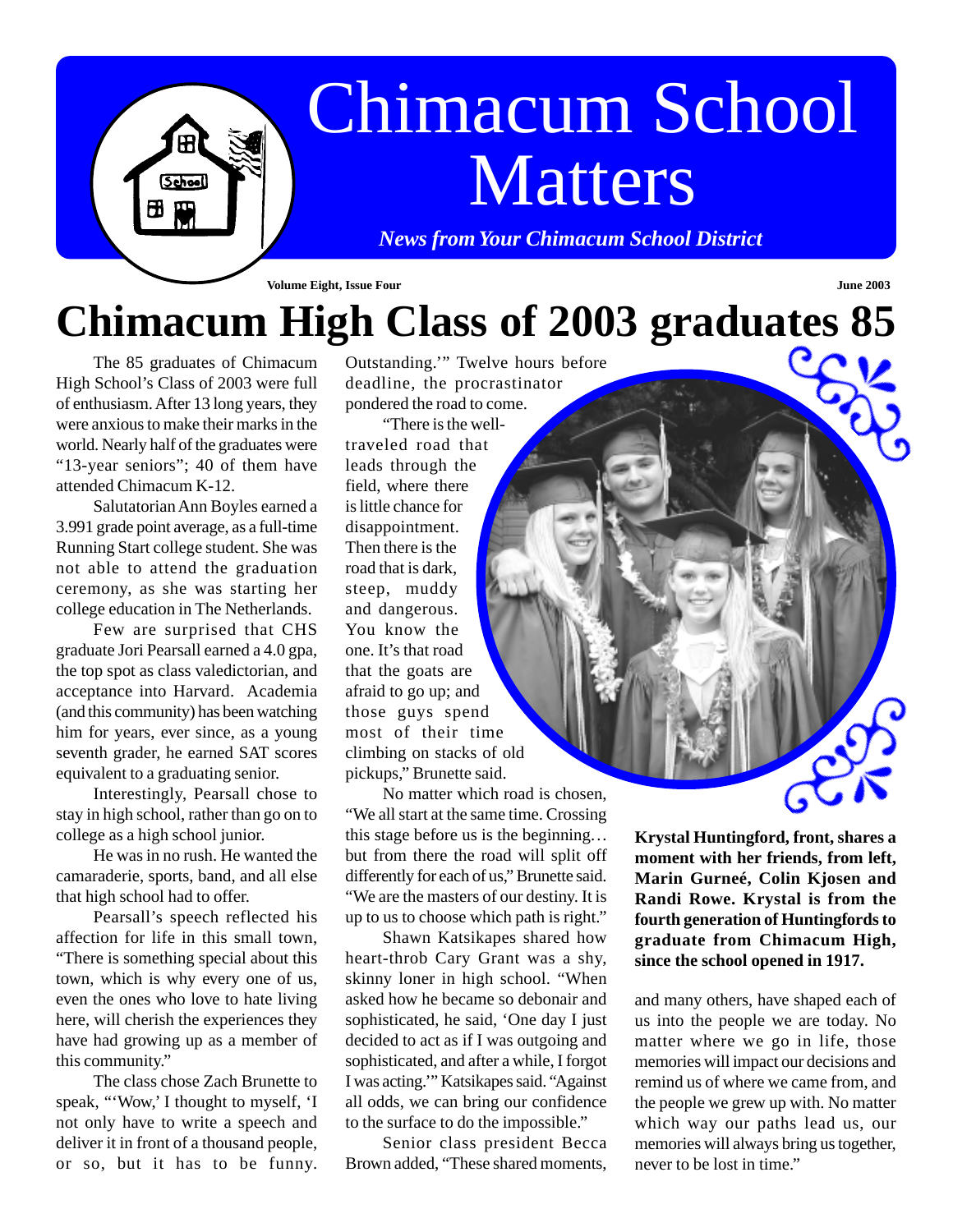### **47% of CHS 2003 graduates earned scholarships!!**

**Shawn Katsikapes:** BPOE #317 (Elks) Most Valuable Student Award \$600; American Association of University Women (AAUW) Outstanding Student in Science, plus scholarship \$500; Ancient Scottish Rite of Freemasonry (Masons) \$1000; Rotary Club of East Jefferson County (RCEJC) \$500; Ferino's Pizzeria \$300; Sprint \$1000 **Rebecca Brown:** AAUW Outstanding Student in Technology; Port Hadlock/ (PHCC) \$500

Tri-Area Chamber of Commerce \$3000 internship; RCEJC \$1000 (PHCC) \$500<br>(PHCC) \$500<br>Jared Thacker: Elks Vocational **Compratulations**,<br>Scholarship \$500; WA State Elks<br>Vocational Award \$900; Hood<br>Canal Salmon Enhancement **Jared Thacker:** Elks Vocational Scholarship \$500; WA State Elks Vocational Award \$900; Hood Canal Salmon Enhancement (HCSE) Scholarship \$1500, plus a \$3000 summer internship; RCEJC \$500

**Willy Ingersoll:** Washington State Educational Grant Managers \$1000; Turtle Bluff Scholarship \$1450; Judy Mackie Memorial Scholarship \$500; University of Washington School of Music Jazz Studies Division Scholarship \$1400; Chimacum Alumni Association Scholarship (CAA) \$200; Larry Curtis Memorial Scholarship \$1000

**Jori Pearsall:** BPOE #317 \$1000; WA State Elks Club Winner \$2000 per year, renewable for four years; National Elks Club Most Valuable Student Award \$1000 per year, renewable for four years; National Merit Scholarship Winner \$2500; Ewing C. Kelly Scholarship \$2500; Kiwanis Club \$1000; RCEJC \$500; Masons \$1500 **Emmett Lalish:** National Merit Scholarship \$2000; NASA/UW Space Grant \$2472, renewable for four years; Washington Undergraduate Scholarship Award \$1000, per year for two years; RCEJC \$1000; Olympic College Excellence in Engineering Award **Kynaston Butchart:** Brigham Young University Idaho Merit Scholarship \$640 **Adrian Pike:** Judy Mackie Memorial Scholarship \$500; Port Townsend Arts Guild Scholarship (PTAG) \$750; Elks Most Valuable Student \$400; RCEJC \$500

**Jessie Short:** Elks Most Valuable Student Award \$400; Tom and D'Anne Majhan Scholarship Fund \$500; Sally Huntingford Memorial Scholarship \$1000, renewable for 2 years; Brad Brown Memorial Scholarship \$500 **Robbie Andrus:** HCSE \$1500, plus a \$3000 internship; Willamette University Merit Scholarship \$12,000 per year, renewable for four years

**Randi Rowe:** HCSE \$1500, plus a \$3000 internship; RCEJC \$1000

Peter Brazil: HCSE \$1500, plus a \$3000 internship; Big Blue Booster Scholarship \$500; University of Idaho Merit Scholarship \$5718; Brad Brown Memorial Scholarship \$500; Bill Meyer Memorial Scholarship \$300; PHCC \$500

**Amanda Snow: Big** Blue Booster Scholarship \$500; East Jefferson Little League Scholarship (EJLL) \$100; Masons \$1000

**Justin Peters:** Port Townsend Arts Guild \$500; Seattle Pacific University Provost's Scholarship \$5000 per year, renewable for 4 years; RCEJC \$500 **Marin Gurneé:** American Legion Auxiliary Nursing Scholarship \$600; RCEJC \$500

**Kindra Kurtzbein:** PEO \$225 **Chris Chvilicek:** Ferino's \$250 **Zac Garten: Kelley** Shields \$250 **Rachel Garcia:** RCEJC \$500 **Krystal Huntingford:** EJLL \$100; CAA \$200

**Alanna Rowe:** RCEJC \$500; Central Washington University Deans & Trustees Scholarship \$1800

**Christian Goodwin:** Robert Flaherty Memorial Scholarship \$500; CAA \$200 **Ann Stratton:** Port Townsend Windermere Scholarship \$500; Brad Brown Memorial \$500

**Jacob Hathaway: Kelley** Shields \$250; Port Ludlow Windermere Scholarship Foundation \$500; Shine Quarry Vocational Scholarship \$500; Imagine America Scholarship \$1000; Brad Brown \$500; CAA \$200

**Brittni Bruner:** Port Hadlock Jackpot Scholarship \$500; Quimper Credit Union Scholarship \$500

**Melanie Lockhart:** Chimacum Education Association \$500; CAA \$200 **Eryn Shultz:** Sprint \$1000

**Carly Yates: Dosey** Dux \$500 **Kelsey McVay: Shine** Quarry \$500 **Jamie Russ:** Friends of Chimacum Schools Vocational Scholarship \$500 **Jenna Marlow:** Friends of Chimacum Vocational \$500; Margaret Jane Sanford Music/Art Scholarship \$1000; Judy Mackie Memorial \$250 **Tanner Colton:** Friends of Chimacum \$1000; Margaret Jane Sanford \$1000 **Krista Vielguth: Brad** Brown \$500 **Jeremy Johnson:** Port Townsend First Baptist Church Scholarship \$500 **Melissa Holmes:** Bill Meyer \$300 **Tiela Short:** Judy Mackie \$250 **Madison Moran:** Soroptomists Scholarship \$1000; PHCC \$500 **BreAnna Waliser:** Pepsi Cola \$250 **Reid Lawson:** Skagway Elks #431 scholarship \$1000

**Chris McKenzie:** Imagine America Scholarship \$1000

**Washington State Principals' Scholars: Jori** Pearsall, Kynaston Butchart, Emmett Lalish, Ann Boyles, and Shawn Katsikapes

**Presidential Academic Fitness Award winners:** Adrian Pike, Emmett Lalish, Jori Pearsall, Justin Peters, Randi Rowe, Robbie Andrus, Marin Gurneé, Meghan Christensen, Anne Boyles, and Shawn Katsikapes

**Washington State Honors Award:** Robert Andrus, Zach Brunette, Kynaston Butchart, Justin Peters, Meghan Christensen, Tanner Colton, Marin Gurneé, Shawn Katsikapes, Emmett Lalish, Jori Pearsall, Adrian Pike, and Randi Rowe

**Earned Associate of Arts degree, from Olympic college, as well as CHS diploma:** Meghan Christensen and Emmet Lalish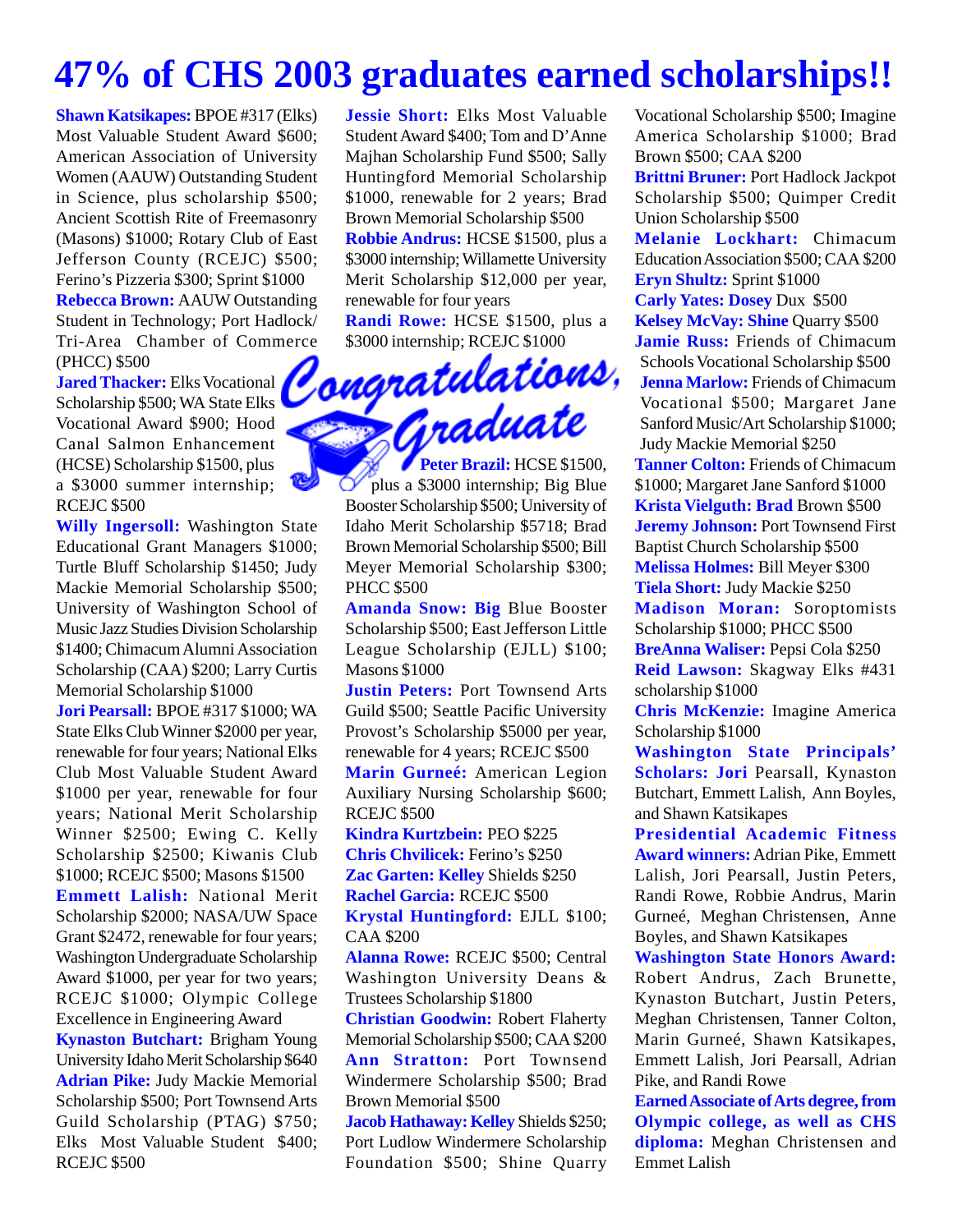### **Four educators retiring from Chimacum Schools**

Four of our staff, with 130 years worth of experience, retired this month. To say they'll be missed is truly an understatement.

Nancy Wyatt began her career in Quilcene, in 1972. In 1991, she came to Chimacum. The sixth grade teacher plans to travel, when she's not volunteering with the kids.

For years, John Martin has taught our teens to drive, coached young athletes, and helped them make sense of math. He started teaching in 1973 and came to Chimacum in 1979. He's not about to stop working, just at something different. But first, it's north to Alaska to fulfill a lifelong dream.

Since 1964, Barb Aldrich has taught school. The eighth grade teacher came to Chimacum in 1986. Retirement will find her on the golf course or in her garden, when she's not traveling or substitute teaching.

After 30 years in education, high

#### *A clarification. . .* In our



April 2003 newsletter, it said Dave Porter had resigned from his 12 year position as athletic director. Actually,

declining enrollment and staffing changes forced administrators to combine the position of AD and dean of students into one position, that of vice principal.

Porter, a Chimacum grad, is back in the classroom teaching math, as did his father before him.

The late Clint Porter, a former school board director, taught math at Chimacum for decades.

Dave Porter does have mixed emotions about no longer being the AD, but the reassignment leaves him more time for his young son, James.







**John Martin**

school counselor Brian Glaspell decided it's time to explore some of his life's goals: write several books, build a house, and spend more time with his teenage son. The former principal and his colleagues all agree: They're all going to miss the enthusiasm and energy of their students!



**Brian Glaspell**



**Nancy Wyatt**

GOOD-BYE!



Superintendent Dr. Mary Lynne Derrington gave her final graduation speech as Chimacum's superintendent, just before she posed for this photo with the Class of 2003's BreAnna Waliser.

Since joining the district in 1995, Derrington has an impressive track record of fiscal stability, good communication skills, raising test scores, bond and levy passage, and facility remodel/construction during a time of growth.

On July 1, Derrington takes a position in the Blaine School District and becomes Whatcom County's first female superintendent.

Michael Blair will be Chimacum's new superintendent.